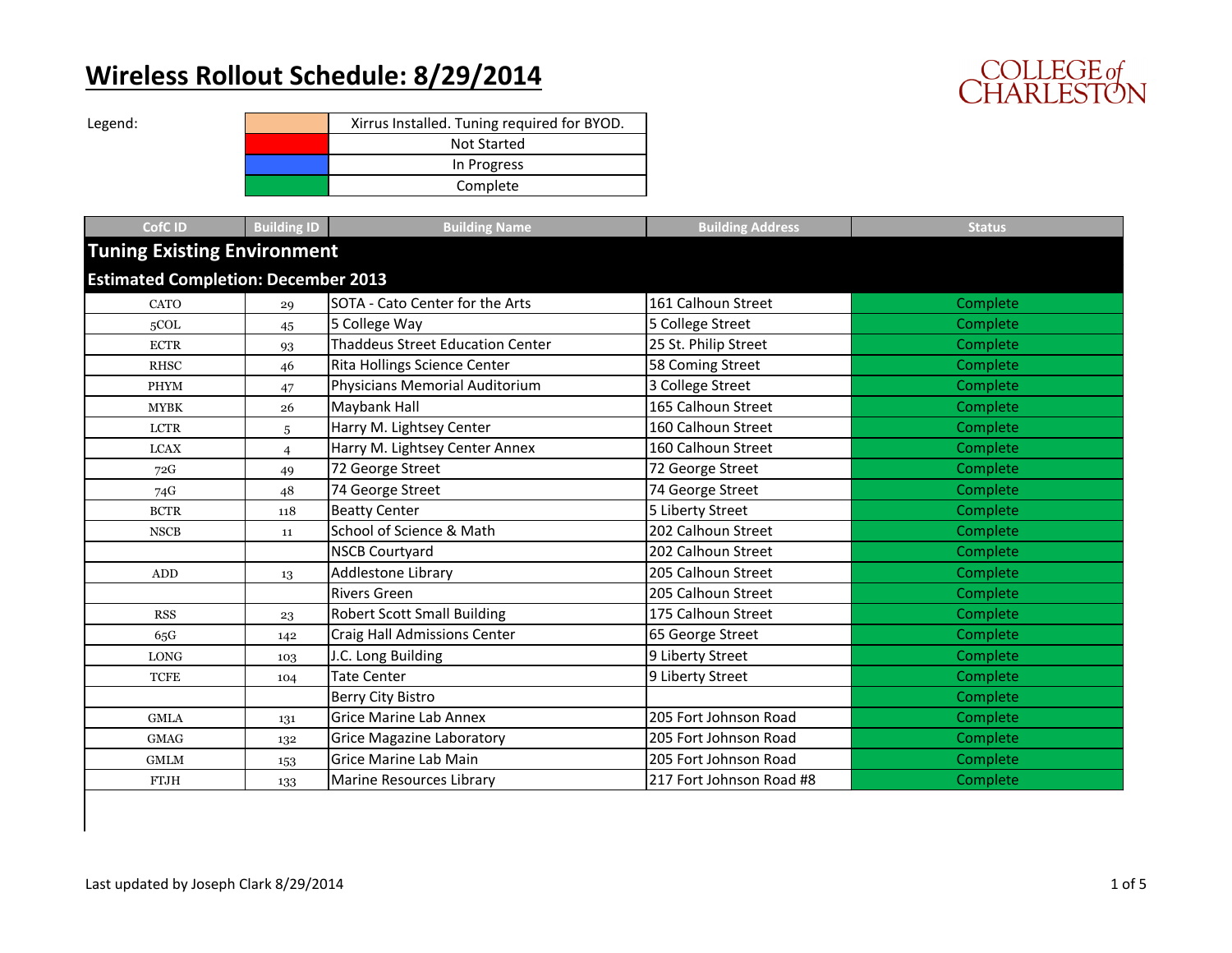| <b>BLOCK 1 - ARENA &amp; PATRIOTS POINT</b>           |     |                                            |                        |                           |  |
|-------------------------------------------------------|-----|--------------------------------------------|------------------------|---------------------------|--|
| <b>Estimated Wireless Availability: February 2013</b> |     |                                            |                        |                           |  |
| <b>CFA</b>                                            | 34  | <b>TD</b> Arena                            | 301 Meeting Street     | <b>Wireless Available</b> |  |
| <b>PCTR</b>                                           | 119 | Silcox P.E. & Health Center                | 24 George Street       | <b>Wireless Available</b> |  |
| <b>JOHN</b>                                           | 120 | Johnson Physical Education Center          | 30 George Street       | <b>Wireless Available</b> |  |
| 307M                                                  | 33  | Cougar Club                                | 307 Meeting Street     | <b>Wireless Available</b> |  |
| <b>BELL</b>                                           | 8   | <b>Bell Building</b>                       | 81 St. Philip Street   | <b>Wireless Available</b> |  |
| PAT                                                   | 135 | Patriots Point Athletic Complex            | 85 Patriots Point Blvd | <b>Wireless Available</b> |  |
| <b>PPTC</b>                                           | 137 | <b>Patriots Point Tennis Center</b>        | 85 Patriots Point Blvd | <b>Wireless Available</b> |  |
| <b>PPTB</b>                                           | 150 | Patriots Point Training Center             | 85 Patriots Point Blvd | <b>Wireless Available</b> |  |
| <b>PPTKB</b>                                          | 151 | Patriots Point Ticket Building             | 85 Patriots Point Blvd | <b>Wireless Available</b> |  |
| <b>PPMB</b>                                           | 152 | <b>Patriots Point Maintenance Building</b> | 85 Patriots Point Blvd | <b>Wireless Available</b> |  |
|                                                       |     | <b>Patriots Point Outside</b>              | 85 Patriots Point Blvd | See Block 8               |  |

| <b>BLOCK 2 - SOTA and NSOE academic buildings</b> |     |                                                 |                      |                           |  |
|---------------------------------------------------|-----|-------------------------------------------------|----------------------|---------------------------|--|
| <b>Estimated Wireless Availability: May 2013</b>  |     |                                                 |                      |                           |  |
| 86 WT                                             | 106 | New School of Education                         | 86 Wentworth St.     | <b>Wireless Available</b> |  |
| <b>SCFA</b>                                       | 31  | SOTA – Simons Center for the Arts               | 54 St. Philip Street | <b>Wireless Available</b> |  |
| 44SP                                              | 38  | SOTA – School of the Arts Annex                 | 44 St. Philip Street | <b>Wireless Available</b> |  |
| <b>CAAN</b>                                       |     | SOTA - Calhoun Annex                            | 172 Calhoun Street   | <b>Wireless Available</b> |  |
| <b>SOTTH</b>                                      | 37  | Sottile Theatre                                 | 44 George Street     | <b>Wireless Available</b> |  |
|                                                   |     | Green space behind 44 St. Philip Street Outside | 44 St. Philip Street | <b>Wireless Available</b> |  |
| <b>BUST</b>                                       | 18  | Buist Rivers Residence Hall - classroom         | 13 College Street    | <b>Wireless Available</b> |  |

| <b>Estimated Wireless Availability: October 2013</b> |
|------------------------------------------------------|

| RAND        | 40 | Randolph Hall       | 66 George Street | Wireless Available        |
|-------------|----|---------------------|------------------|---------------------------|
| <b>TLIB</b> | 41 | Towell Library      | 66 George Street | Wireless Available        |
| PL          | 42 | Porters Lodge       | 66 George Street | <b>Wireless Available</b> |
|             |    | Cistern Outside     | 66 George Street | Wireless Available        |
|             |    | Cougar Mall Outside |                  | Wireless Available        |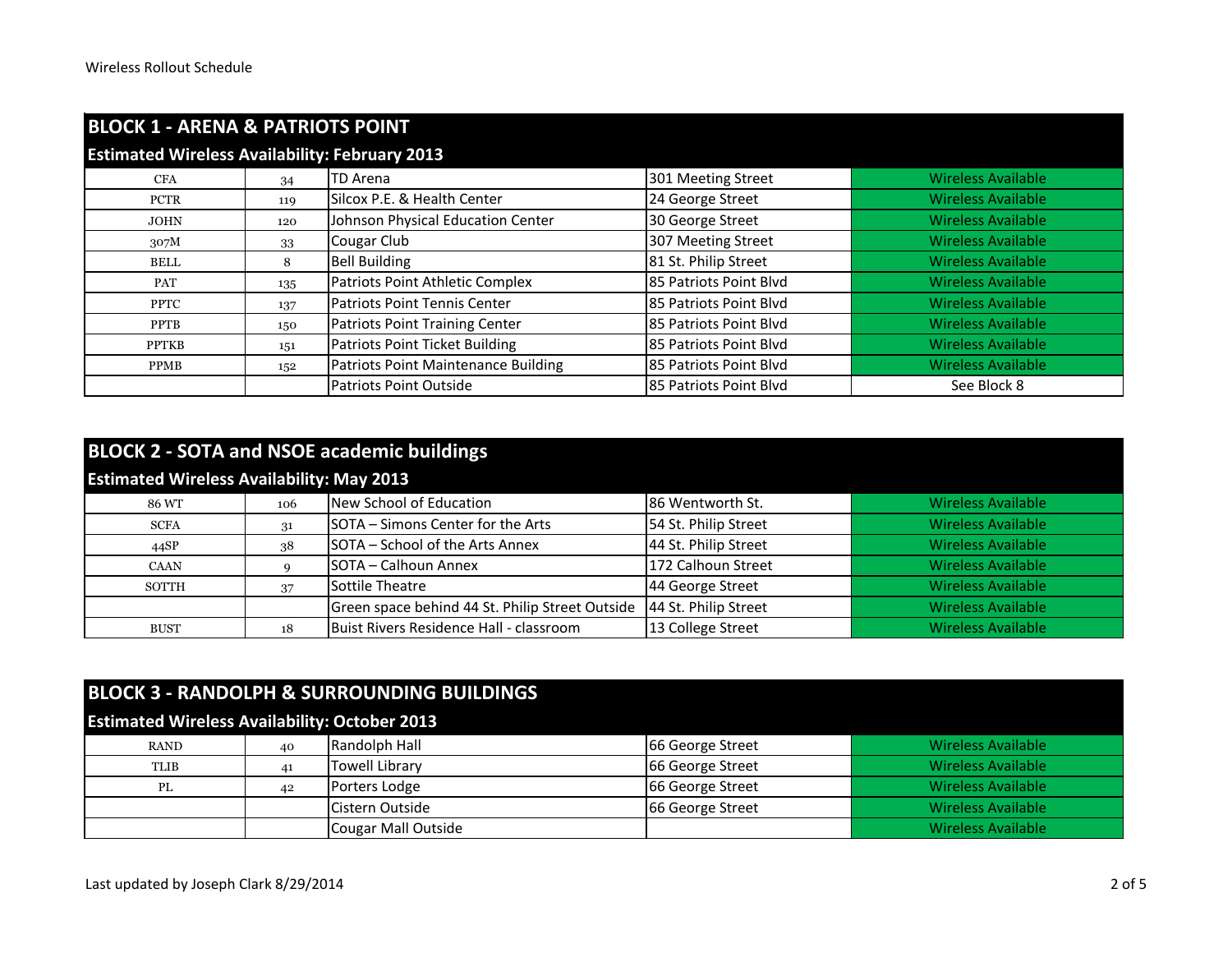| 2GR          | 28 | 2 Green Way             | 2 Green Way        | <b>Wireless Available</b> |
|--------------|----|-------------------------|--------------------|---------------------------|
| $4$ GR       | 27 | 4 Green Way             | 4 Green Way        | <b>Wireless Available</b> |
| 6GR          | 25 | 6 Green Way             | 6 Green Way        | <b>Wireless Available</b> |
| HON/G        | 24 | 10 Green Way            | 10 Green Way       | <b>Wireless Available</b> |
| 7COL         | 44 | ' College Way           | 7 College Street   | <b>Wireless Available</b> |
| 9COL         | 43 | 9 College Way           | 9 College Street   | Wireless Available        |
| SOTT         | 22 | Sottile House           | 11 College Street  | Wireless Available        |
| <b>ADMIN</b> | 15 | Student Health Services | 181 Calhoun Street | <b>Wireless Available</b> |
| <b>CEF</b>   | 14 | Central Energy Facility | 78 Coming Street   | <b>Wireless Available</b> |

|                                                      | <b>BLOCK 4 - STERN CENTER &amp; SURROUNDING BUILDINGS</b> |                               |                          |                           |  |  |
|------------------------------------------------------|-----------------------------------------------------------|-------------------------------|--------------------------|---------------------------|--|--|
| <b>Estimated Wireless Availability: January 2014</b> |                                                           |                               |                          |                           |  |  |
| SSC                                                  | 78                                                        | Stern Student Center          | 71 George Street         | <b>Wireless Available</b> |  |  |
|                                                      |                                                           | Stern Garden Outside          | 71 George Street         | <b>Wireless Available</b> |  |  |
| 67G                                                  | 79                                                        | Student Affairs               | 67 George Street         | <b>Wireless Available</b> |  |  |
| 14CM                                                 | 115                                                       | 14 Coming Street              | 14 Coming Street         | <b>Wireless Available</b> |  |  |
| 26CM                                                 | 76                                                        | 26 Coming Street              | 26 Coming Street         | <b>Wireless Available</b> |  |  |
| 40CM                                                 | 70                                                        | Residence Life Administration | 40 Coming Street         | <b>Wireless Available</b> |  |  |
| 114W                                                 | 77                                                        | 114 Wentworth Street          | 112-114 Wentworth Street | <b>Wireless Available</b> |  |  |
| 9GLB                                                 | 81                                                        | 9 Glebe Street                | 9 Glebe Street           | <b>Wireless Available</b> |  |  |
| 91/2                                                 | 122                                                       | 9 % Glebe Street              | 91/2 Glebe Street        | <b>Wireless Available</b> |  |  |

| <b>BLOCK 5 - EDUCATION CENTER &amp; SURROUNDING BUILDINGS</b> |     |                                    |                        |                           |  |
|---------------------------------------------------------------|-----|------------------------------------|------------------------|---------------------------|--|
| <b>Estimated Wireless Availability: March 2014</b>            |     |                                    |                        |                           |  |
| $_{\rm FFC}$                                                  | 145 | <b>Fresh Food Company</b>          | 30 St. Philip Street   | <b>Wireless Available</b> |  |
| 19SP                                                          | 94  | 19 St. Philip Street               | 19 St. Philip Street   | <b>Wireless Available</b> |  |
| 88W                                                           | 100 | 88 Wentworth Street                | 88 Wentworth Street    | <b>Wireless Available</b> |  |
| 91WW                                                          | 107 | Early Childhood Development Center | 91-95 Wentworth Street | <b>Wireless Available</b> |  |
| <b>TAILS</b>                                                  | 97  | 94 Wentworth Street                | 94 Wentworth Street    | <b>Wireless Available</b> |  |
| <b>JSC</b>                                                    | 90  | Jewish Studies Center              | 96 Wentworth Street    | <b>Wireless Available</b> |  |
| 97WW                                                          | 108 | 97 Wentworth                       | 97 Wentworth Street    | <b>Wireless Available</b> |  |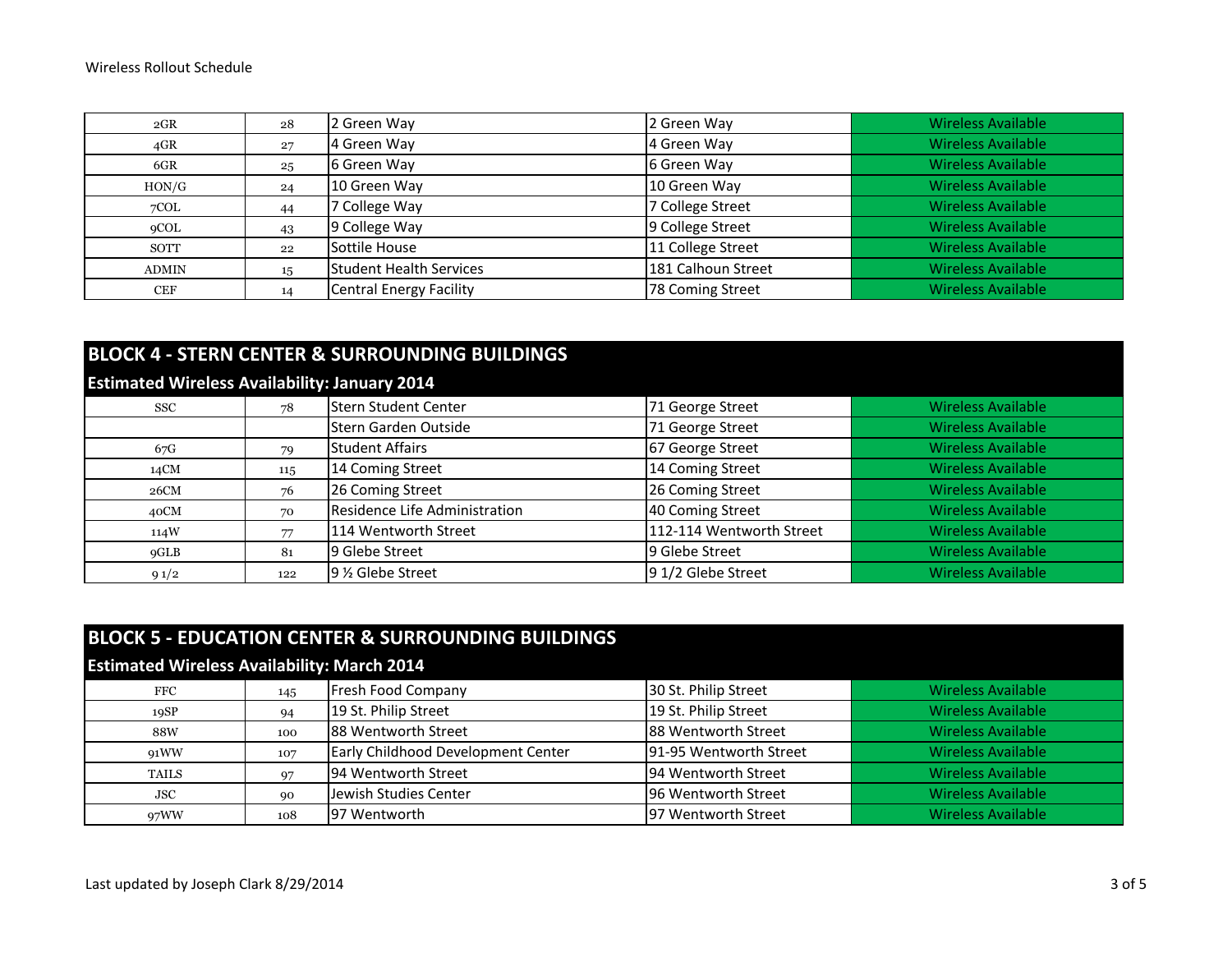| 97A             | 144 | <b>Greek Life Offices</b> | 97A Wentworth Street | <b>Wireless Available</b> |
|-----------------|-----|---------------------------|----------------------|---------------------------|
| $4\mathrm{GLB}$ | 89  | 4 Glebe Street            | 4 Glebe Street       | <b>Wireless Available</b> |
|                 |     | 6 Glebe Courtyard         |                      | <b>Wireless Available</b> |
| 6GLB            | 88  | President's Residence     | 6 Glebe Street       | <b>Wireless Available</b> |
| $12 \text{GL}$  | 87  | 12 Glebe Street           | 12 Glebe Street      | <b>Wireless Available</b> |
| 14GL            | 86  | 14 Glebe Street           | 14 Glebe Street      | <b>Wireless Available</b> |
| 16GL            | 85  | 16 Glebe Street           | 16 Glebe Street      | <b>Wireless Available</b> |
| 16AG            | 92  | 16A Glebe Street          | 16A Glebe Street     | <b>Wireless Available</b> |
| $20 \text{GL}$  | 84  | 20 Glebe Street           | 20 Glebe Street      | <b>Wireless Available</b> |
| $22 \text{GL}$  | 83  | 22 Glebe Street           | 22 Glebe Street      | <b>Wireless Available</b> |
| $26 \text{GL}$  | 82  | 26 Glebe Street           | 26 Glebe Street      | Wireless Available        |

## **BLOCK 6- PSYCHOLOGY BUILDINGS**

## **Estimated Wireless Availability: August 2014**

|      |    | .                                  |                  |                           |
|------|----|------------------------------------|------------------|---------------------------|
| 45CM | 65 | Residence Life Facilities Services | 45 Coming Street | <b>Wireless Available</b> |
| 55CM | 64 | 55 Coming Street                   | 55 Coming Street | <b>Wireless Available</b> |
| 57C  | 63 | <b>57 Coming Street</b>            | 57 Coming Street | <b>Wireless Available</b> |
| 59CM | 62 | 59 Coming Street                   | 59 Coming Street | <b>Wireless Available</b> |
| 65CM | 51 | 65 Coming Street                   | 65 Coming Street | <b>Wireless Available</b> |
| 69CM | 50 | 69 Coming Street                   | 69 Coming Street | <b>Wireless Available</b> |

| <b>BLOCK 7 - FOUNDATION BUILDINGS</b>               |     |                                 |                 |                           |  |
|-----------------------------------------------------|-----|---------------------------------|-----------------|---------------------------|--|
| <b>Estimated Wireless Availability: August 2014</b> |     |                                 |                 |                           |  |
| <b>BLHS</b>                                         | 60  | Blacklock House                 | 18 Bull Street  | <b>Wireless Available</b> |  |
|                                                     |     | Blacklock Garden OUTSIDE        | 18 Bull Street  | <b>Wireless Available</b> |  |
| 18A                                                 | 127 | 18A Bull Street                 | 18A Bull Street | <b>Wireless Available</b> |  |
| 16AB                                                | 58  | 16A Bull Street                 | 16A Bull Street | <b>Wireless Available</b> |  |
| 16BB                                                | 57  | 16 Bull - Blacklock Guest House | 16B Bull Street | <b>Wireless Available</b> |  |
| 12BL                                                | 59  | Cameron House                   | 12 Bull Street  | <b>Wireless Available</b> |  |